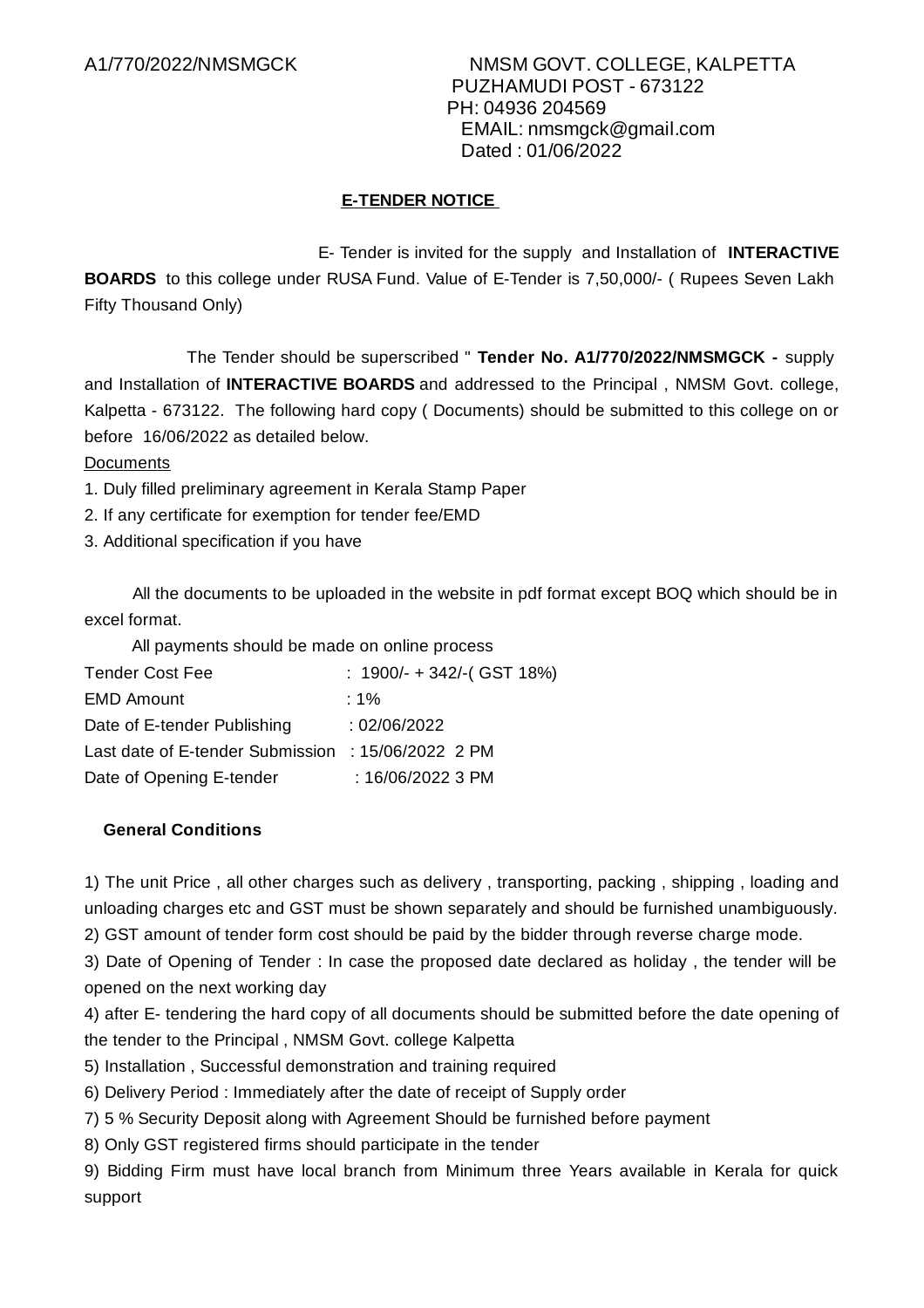Note: Requirement of the Institution is attached herewith.

#### **DETAILED SPECIFICATION**

| ⊪tem                         | Detailed<br>Specification | <b>Quanity</b> |
|------------------------------|---------------------------|----------------|
| <b>Interactive</b><br>Boards | <b>See Table I</b>        | З              |

**Conditions:** All items must be warranted for three years. Selection of the manufacturing company and model is decided by the customer (in case of any change) within the expected cost limit. The entire amount include taxes, transportation cost and installation cost at the premises. Tenders from OEM or accredited supplier with valid OEM certified documents are only accepted.

## **Table I**

| 1 Display Diagonal Size(mm)                                      | 75' inch                                          |  |
|------------------------------------------------------------------|---------------------------------------------------|--|
| 2 Display Type                                                   | <b>LCD</b>                                        |  |
| 3 Backlight Technology                                           | <b>LED</b>                                        |  |
| 4 Display Resolution (Pixels)                                    | 3840X2160                                         |  |
| 5 Aspect ratio                                                   | 16:09                                             |  |
| 6 TFT Grade                                                      | Commercial A+ Grade                               |  |
| 7 In built Stabilizer                                            | <b>YES</b>                                        |  |
| <b>8 Surface Protection</b>                                      | (Toughened Glass Level 7) Toughened glass Level 7 |  |
| MOHS Std.                                                        |                                                   |  |
| 9 Full Metal Body                                                | Full Aluminium Metal Body                         |  |
| 10 Glass and TFT                                                 | zero bonding Technology                           |  |
| 11 Refresh Frequency                                             | 60 Hz                                             |  |
| 12 Contrast ratio                                                | 15000:1                                           |  |
| 13 Display Brightness                                            | 450                                               |  |
| 14 Screen response time                                          | 6                                                 |  |
| 15 Touch Technology                                              | <b>Infrared Optical</b>                           |  |
| 16 No. of Touch Points                                           | 20                                                |  |
| 17 Operating System                                              | Android 9 or more, Windows 10 pro original        |  |
| 18 White Board Software                                          |                                                   |  |
| Need support to import e-mail ID's of the                        |                                                   |  |
| student from text or excel file, support multi finger gesture    |                                                   |  |
| control, preconfigure all tools on your finger tips, control and |                                                   |  |
| different activities such as search on topics,                   |                                                   |  |
| dictations, etc in whiteboard using voice commands, export and   |                                                   |  |
| import to google classroom                                       |                                                   |  |
| 19 Number of input HDMI ports                                    | 4                                                 |  |
| 20 Number Of Output HDMI ports                                   | $\mathbf 1$                                       |  |
| 21 Number Of RS-232 C ports                                      | 1                                                 |  |
| 22 System Configuration                                          | Intel i7 Processor, 8 GB DDR4, 1 TB, 256 GB SSD,  |  |
| Windows 10 Pro, Android 9                                        |                                                   |  |
| 23 Voice Recognition in Regional Languages Malayalam Auto        |                                                   |  |
| Emailing, Splitter, Interactive Maps                             |                                                   |  |